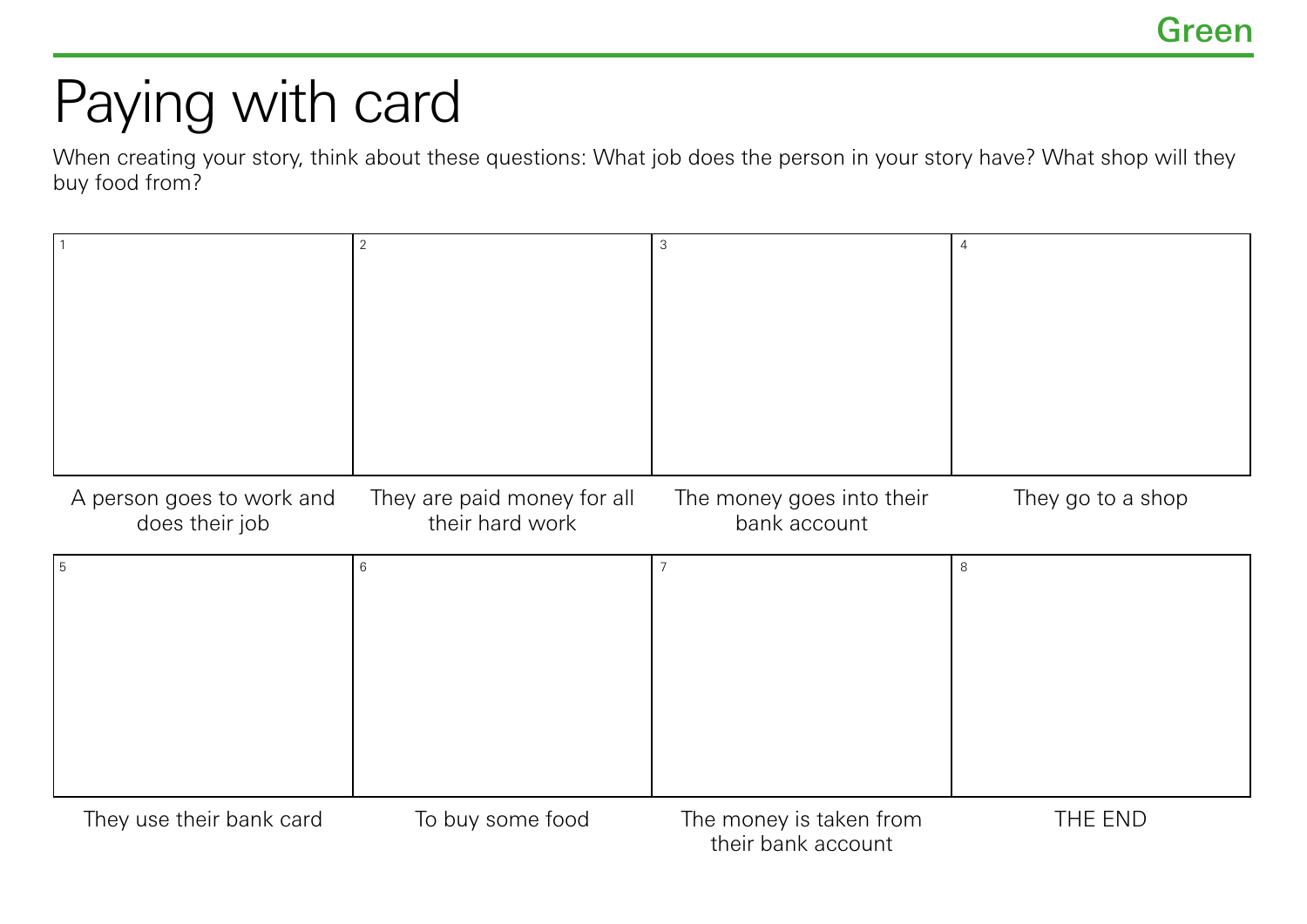## Paying with cash

When creating your story, think about these questions: What job does the person in your story have? What shop will they buy food from?

|                                             | 2                                              | 3                                         | 4                                                                   |
|---------------------------------------------|------------------------------------------------|-------------------------------------------|---------------------------------------------------------------------|
| A person goes to work and<br>does their job | They are paid money for all<br>their hard work | The money goes into their<br>bank account | They go to a cash machine<br>to get some cash from<br>their account |
| 5                                           | 6                                              |                                           | 8                                                                   |
| The money is taken from                     | They go to a shop                              | They use the cash                         | To buy some food                                                    |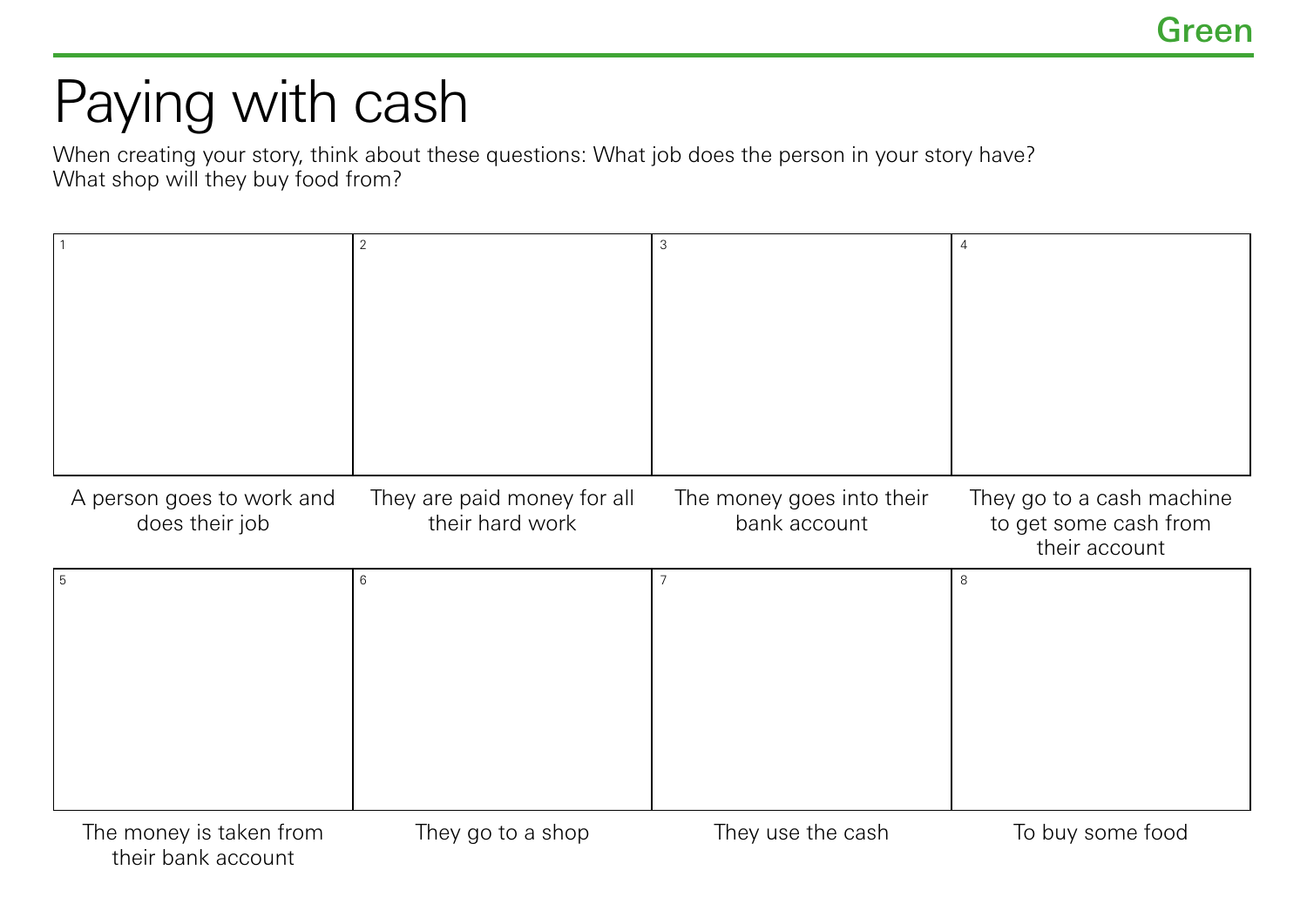## Create your own story

When creating your story, think about these questions: What job does the person in your story have? What shop will they buy food from? What are they going to buy? Will they pay with their bank card or cash?



**• Remember!** If they are paying by card, they can go straight to the store and use their bank card in the card machine to pay.

◆ Remember! If they are paying by cash, they need to go to a cash machine first and use their bank card to get some cash out of their bank account.

A person goes to work and does their job They are paid money for all their hard work The money goes into their bank account

| . b |  |  |
|-----|--|--|
|     |  |  |
|     |  |  |
|     |  |  |
|     |  |  |
|     |  |  |
|     |  |  |
|     |  |  |
|     |  |  |
|     |  |  |